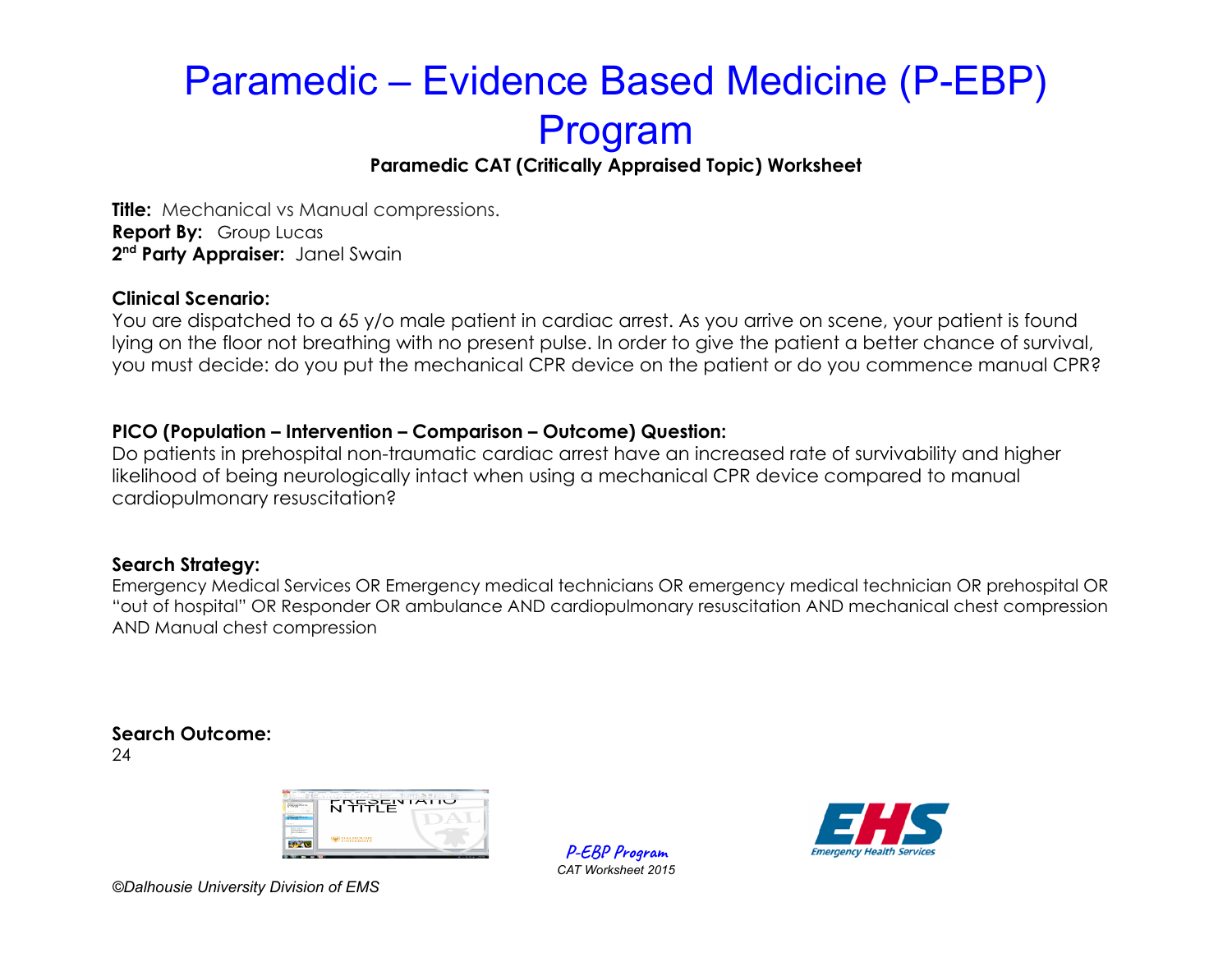| <b>Relevant Papers:</b> |                                                         |                                                                                      |                                                                     |                                                                                                                                                                                                                                                                                                |                                                                                                                                                                                                                                                            |
|-------------------------|---------------------------------------------------------|--------------------------------------------------------------------------------------|---------------------------------------------------------------------|------------------------------------------------------------------------------------------------------------------------------------------------------------------------------------------------------------------------------------------------------------------------------------------------|------------------------------------------------------------------------------------------------------------------------------------------------------------------------------------------------------------------------------------------------------------|
| AUTHOR, DATE            | POPULATION:<br><b>SAMPLE</b><br><b>CHARACTERISTICS</b>  | <b>DESIGN (LOE)</b>                                                                  | <b>OUTCOMES</b>                                                     | <b>RESULTS</b>                                                                                                                                                                                                                                                                                 | STRENGTHS/<br><b>WEAKNESSES</b>                                                                                                                                                                                                                            |
| Perkins et al, 2015     | atraumatic cardiac<br>4471<br>arrests (out of hospital) | Prospective study<br>with randomized<br>control groups.<br>With level 1<br>Evidence. | -Survival at 30 days<br>-ROSC<br>-favorable<br>neurological outcome | $-104/1652$ (6%)-Lucas vs<br>193/2819 (7%)- Non<br>device had survival at 30<br>days (OR 0.86)<br>-522/1652 (32%) lucas vs<br>885/2819 (31%)- NON.<br>Interval of 0.86-1.14, ROSC<br>- 77/1652 (5%) - lucas vs<br>168/2819 (6%)- Non had<br>favorable Neuro<br>outcomes. Interval<br>0.76-0.99 | strengths:<br>-Number met power<br>calculation<br>-Over extended<br>period of time<br>-RCT with good<br>methodology<br><b>Weakness:</b><br>-Only used in 4<br>services in the UK<br>-Training limitations-<br>not all medics were<br>able to fully master. |



**P-EBP Program** *CAT Worksheet 2015*

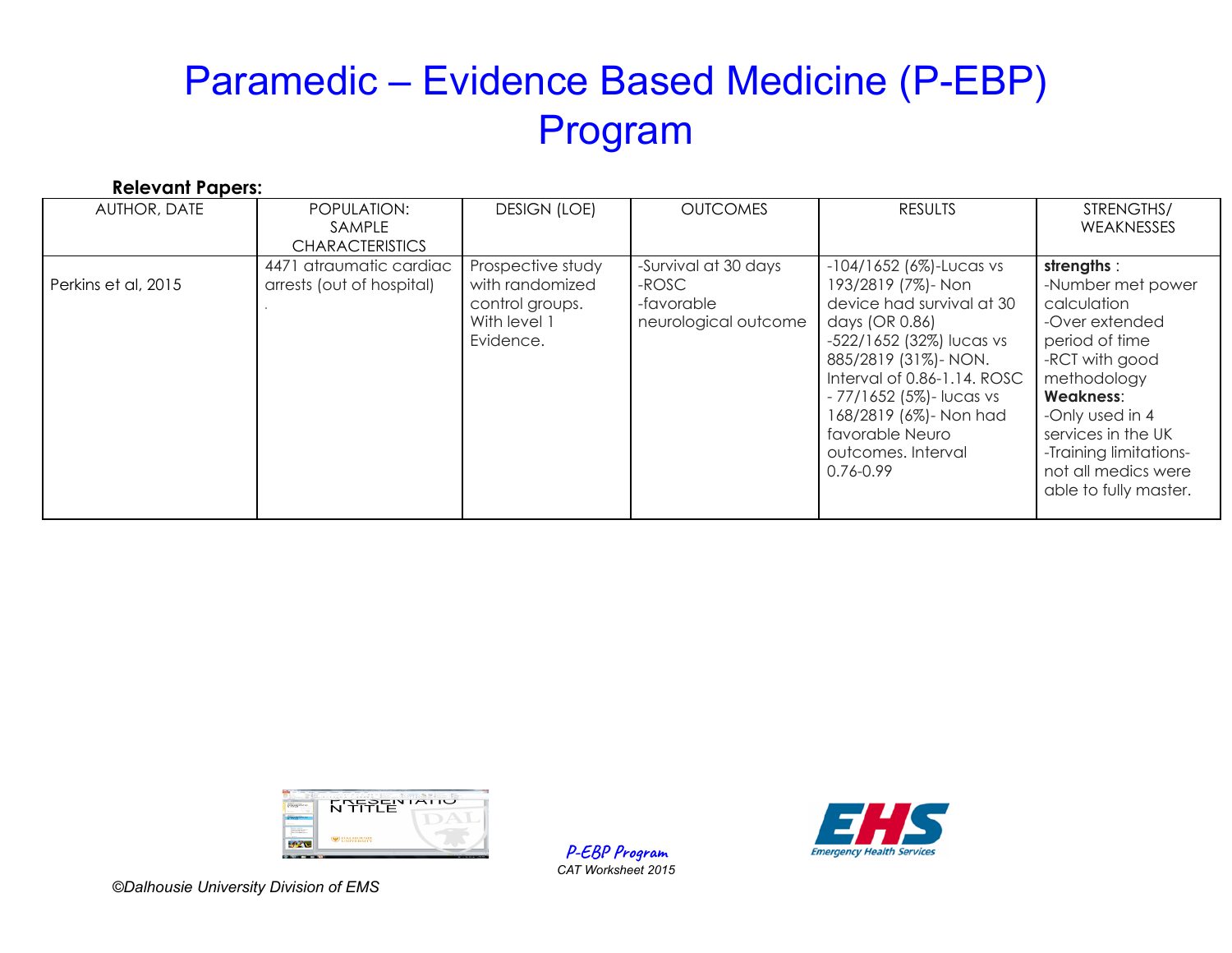|                 | 15 Studies (9 randomized | A Meta Analysis | -Evaluate the effects | OHCA patients (ROSC:             | Strengths:             |
|-----------------|--------------------------|-----------------|-----------------------|----------------------------------|------------------------|
| Zhu et al, 2019 | controlled and 6 cohort  | with level 1    | of mechanical and     | RCT: OR = $1.12$ , 95% CI        | -Examined a large      |
|                 | studies)                 | Evidence        | manual CPR in out of  | $(0.90, 1.39)$ , P = 0.31;       | number of studies.     |
|                 |                          |                 | hospital patients in  | cohort study:                    | -excluded studies that |
|                 |                          |                 | terms of ROSC rate,   | OR = 1.08, 95% CI (0.85,         | did not have a         |
|                 |                          |                 | rate of survival to   | 1.36), $P = 0.54$ ; survival to  | control group          |
|                 |                          |                 | hospital admission,   | hospital admission: RCT:         |                        |
|                 |                          |                 | hospital discharge    | OR = $0.95$ , $95\%$ CI (0.75,   |                        |
|                 |                          |                 | and neurological      | $1.20$ , $P = 0.64$ ; cohort     |                        |
|                 |                          |                 | function              | study: $OR = 0.9895\%$ CI        |                        |
|                 |                          |                 |                       | $(0.79, 1.20)$ , $P = 0.82$ ;    | Weakness:              |
|                 |                          |                 |                       | survival to hospital             | -geographical          |
|                 |                          |                 |                       | discharge: $RCT$ : $OR = 0.87$ , | limitations due to     |
|                 |                          |                 |                       | 95% CI (0.68, 1.10), $P =$       | most studies being     |
|                 |                          |                 |                       | 0.24;                            | done in the USA or     |
|                 |                          |                 |                       | cohort study: $OR = 0.78$ ,      | Europe                 |
|                 |                          |                 |                       | 95% CI (0.53, 1.16), $P =$       |                        |
|                 |                          |                 |                       | 0.22; Cerebral                   |                        |
|                 |                          |                 |                       | <b>Performance Category</b>      |                        |
|                 |                          |                 |                       | $(CPC)$ score: RCT: OR =         |                        |
|                 |                          |                 |                       | 0.88, 95% CI                     |                        |
|                 |                          |                 |                       | $(0.64, 1.20)$ , P = 0.41;       |                        |
|                 |                          |                 |                       | cohort study: $OR = 0.68$ ,      |                        |
|                 |                          |                 |                       | 95% CI (0.34, 1.37), P =         |                        |
|                 |                          |                 |                       | $0.28$ ).                        |                        |
|                 |                          |                 |                       |                                  |                        |
|                 |                          |                 |                       |                                  |                        |
|                 |                          |                 |                       |                                  |                        |
|                 |                          |                 |                       |                                  |                        |
|                 |                          |                 |                       |                                  |                        |
|                 |                          |                 |                       |                                  |                        |



**P-EBP Program** *CAT Worksheet 2015*

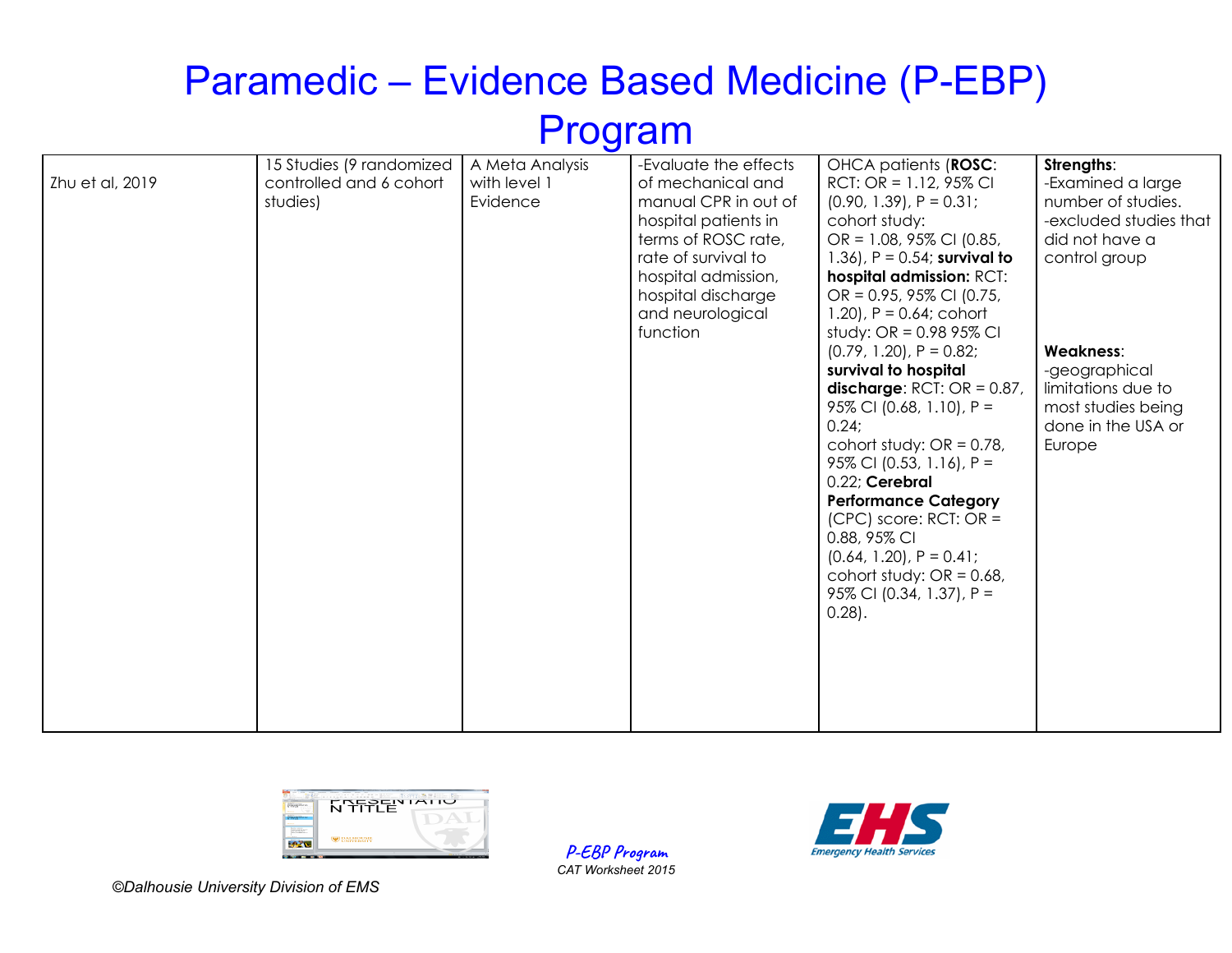#### **Comments:**

In the Perkins et al (2015) study "the subgroup analysis by initial rhythm showed a difference in treatment effect between patients with a shockable initial rhythm and those with PEA or asystole; survival was lower in the LUCAS-2 group in those with shockable initial rhythms than in the control group."

#### **Consider:**

We would not change clinical practice based on these articles because there was no significant data found to show that mechanical CPR has better outcomes in terms of ROSC, survivability and neurological outcome than manual CPR.

### **Clinical Bottom Line:**

Based on the articles and the results found- there was no significant difference in terms of patient outcome when comparing mechanical vs manual CPR.



**P-EBP Program** *CAT Worksheet 2015*